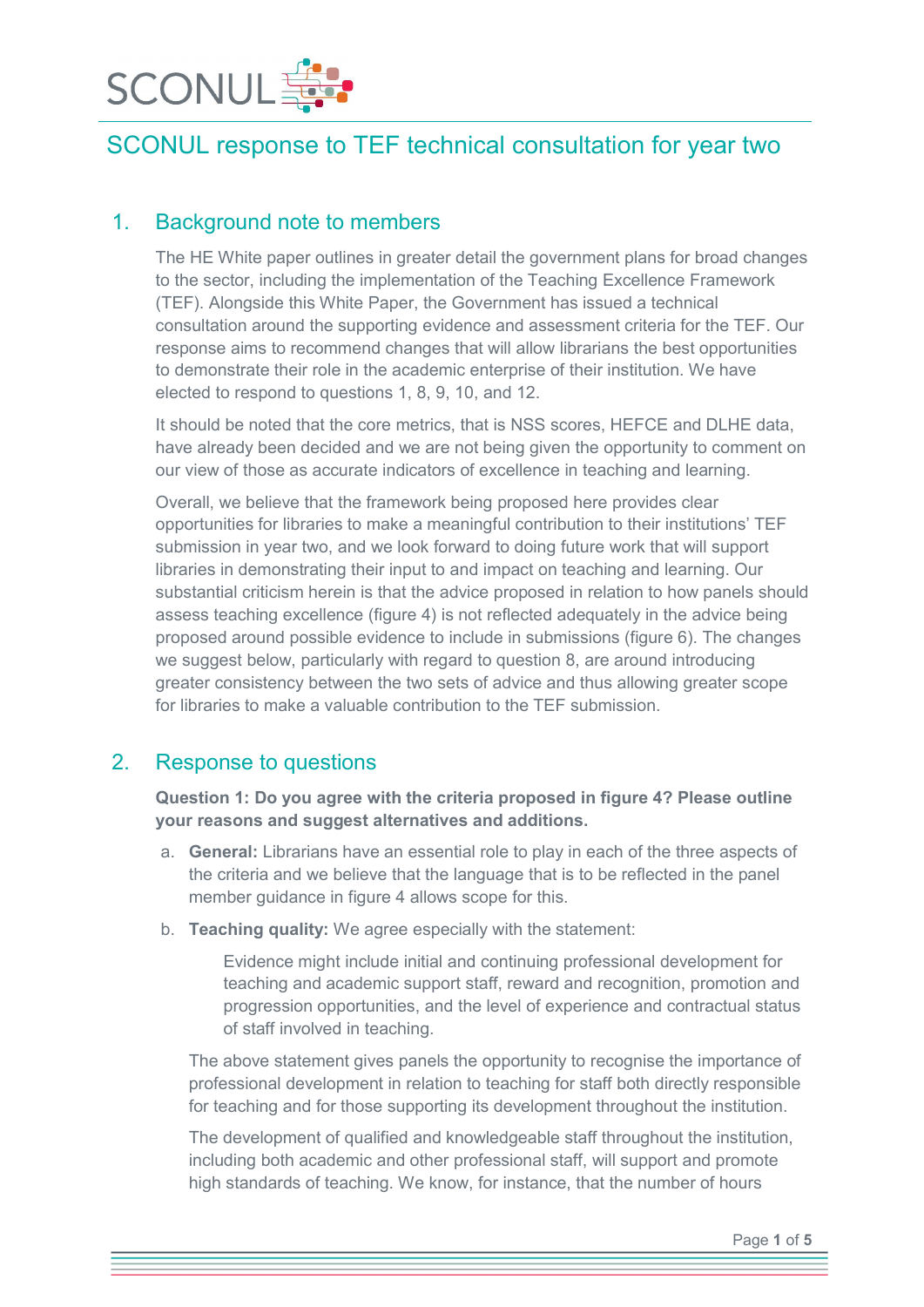

librarians spend engaged in the teaching of information literacy skills (essential skills related to independent learning and employability) has increased by over 20% in the past ten years<sup>1</sup>. This number excludes the time librarians dedicate to the important functions of developing the spaces (both physical and virtual) and collections (physical and virtual) that impact on a student's experience of teaching and learning at their institution, representing as they do areas where students actively engage with learning

c. Learning environment: There are references in this section to facilities and resources being both physical and virtual. We support this language and feel that it provides potential for institutions to represent their diverse and multi-facetted learning environments.

We hope that panels will be guided, too, to view the definition of 'effectiveness' of a learning environment in the context in which it exists. There is no single and equitable definition of 'effectiveness' that can allow due recognition for the richness of the UK university sector and it is hoped that panels are encouraged to assess this term in a context that is appropriate to the individual institution and student profile.

We also believe that providing panels with a definition of "effectiveness" if only by way of illustrated examples, will contribute to more insightful and consistent judgements.

Point 66 of the Consultation, indicates that the learning resources questions (16- 18) from the NSS will not be included in the core metrics. The responses to these questions, however, may be usefully incorporated in an institution's submission, particularly with regard to evaluating learning environment, and should not be overlooked by panels.

d. Student outcomes and learning gain: We suggest the following change:

Evidence may include input measures such as employer engagement in the curriculum, course accreditation by professional regulatory or statutory bodies*, the embedding of skills related to employability and independent learning in the curriculum,* and extracurricular activities designed to enhance employability and transferable skills. Evidence may also include the impact of using methods such as Grade Point Average (GPA) to record students' achievement.

SCONUL feels that skills related to employability are most valuable and effective when they are embedded in a student's academic experience and directly related to learning outcomes and that should be reflected here in the advice to panels.

1

http://www.sconul.ac.uk/sites/default/files/documents/Analysis\_Evolving\_spaces\_and\_practice 2015.pdf

<sup>1</sup> Figure derived from the SCONUL Annual Statistics, see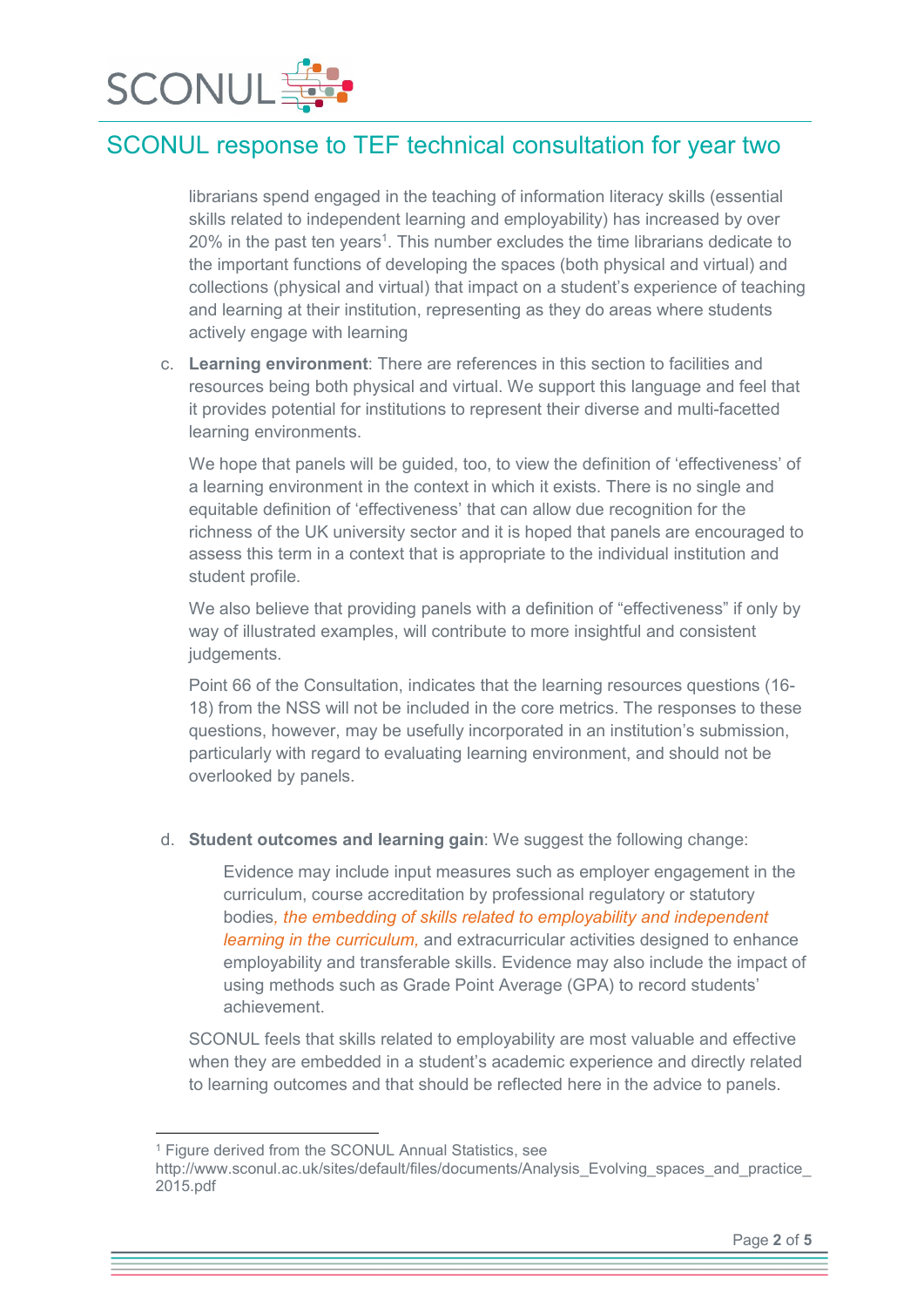

Question 8: Without the list becoming exhaustive or prescriptive, we are keen to ensure that the examples of additional evidence included in figure 6 reflect a diversity of approaches to delivery. Do you agree with the examples?

- a. General: We feel that there is a notable disconnect between what the panels are being encouraged to assess (figure 4) and what institutions are being encouraged to submit (figure 6), namely around recognising the valuable contribution by professional services staff and the importance of virtual and physical places and learning resources for teaching and learning. Our recommendations below aim to bring the two sets of advice closer together.
- b. Teaching quality: We suggest the following change:

Quantitative information relating to the qualification, experience and contractual basis of staff who teach *and professional staff directly involved in delivery and support of teaching and learning at their institutions*.

We feel strongly that the guidance on evidence should reflect the guidance given to panels and assessors and recognise the value of having professional services staff develop their expertise and gain recognition for their role in teaching and learning.

c. Learning environment: We note with disappointment that none of the examples of evidence make reference to virtual or physical space or learning resources. The *place* in which a student's academic life takes place can have a profound and meaningful impact on modes of teaching and learning. We advise an amendment to one bullet point and three additional bullet points:

Quantitative information demonstrating proportional investment in teaching and learning infrastructure, including *investment in learning spaces (eg, the library) and resources*.

*The extent, nature, and impact of pedagogically informed physical or virtual spaces, such as the library, in supporting teaching and learning*.

*Quantitative data demonstrating engagement with specialised learning resources and collections.* 

*Qualitative evidence of impact which may include, for example, the narrative and experiential views of students about how their learning environment has supported their engagement with learning.*

Question 9: (a) Do you think the TEF should issue commendations? (b) If so, do you agree with the areas identified above? Please indicate if you have any additional or alternative suggestions for areas that might be covered by commendations.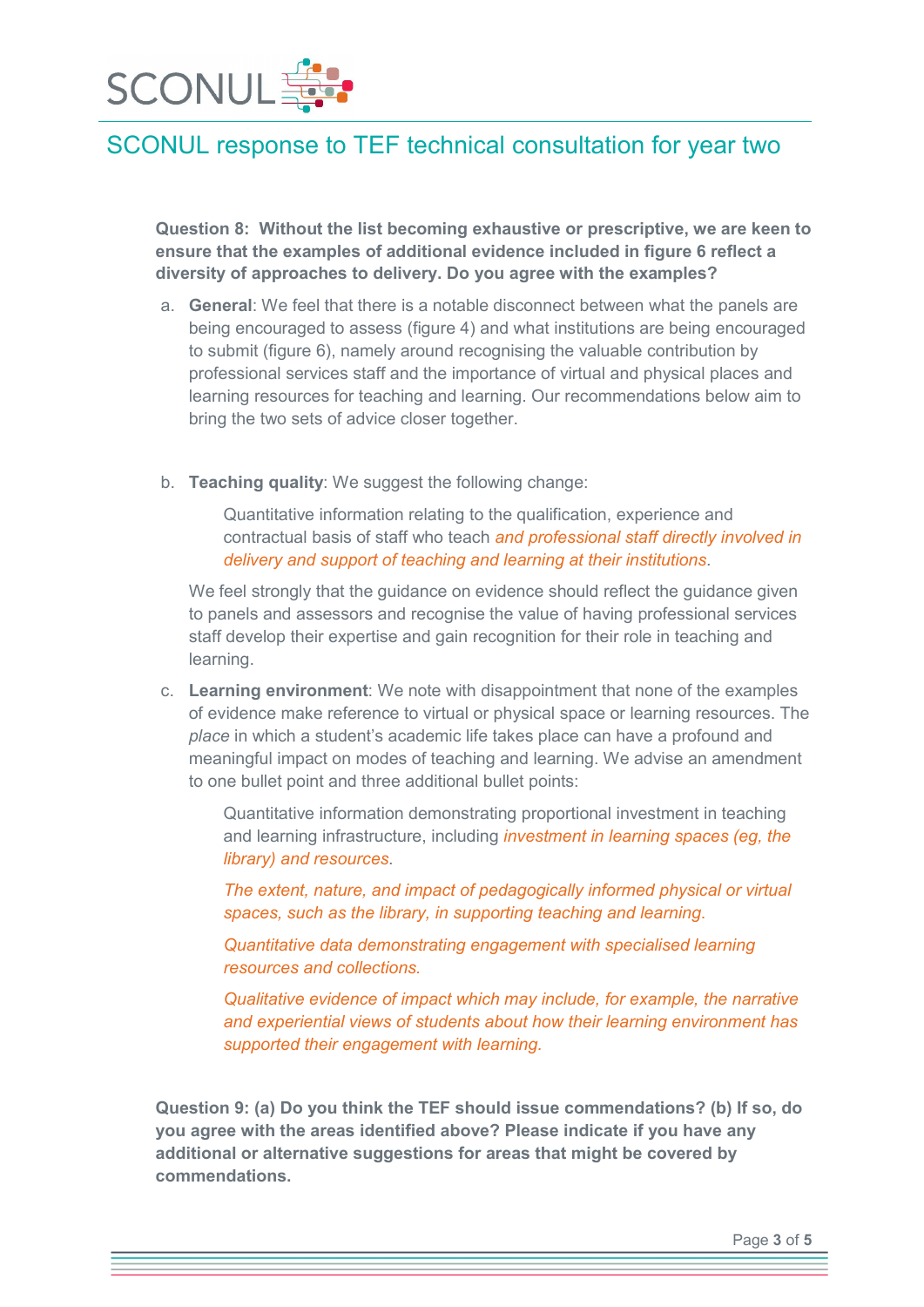

- a. We agree that commendations have the potential to recognise areas of excellence and help better identify the unique qualities of an institution.
- b. We appreciate the list of commendation areas recognises especially the importance of widening participation and diverse learning and teaching methods. The list of commendation areas lacks, however, any reference to learning spaces and resources. We recommend an additional area:

#### *Excellence in innovative spaces (virtual and physical), services and resources in supporting teaching and learning.*

c. We again wish to emphasise that professional services staff who are well-qualified and possess expertise in teaching and learning make a considerable contribution to student success. We recommend the following amendment to allow for commendation in this area:

Excellence in the support, reward and recognition available for teaching *and other professional staff with a role in supporting teaching and learning*.

d. Clear criteria for achieving a commendation should be stated.

Question 10: Do you agree with the assessment process proposed above? Please outline your reasons and any alternative suggestions. The proposed process is set within a relatively tight timescale, reflected in the key dates included in Annex B. Reponses should be framed in this context.

- a. Looking specifically at the roles played by each representative in the proposed assessment process (figure 8), in order for panels to achieve a broad and holistic understanding of teaching at an institution, professional librarians should be included in TEF panels and as TEF assessors or specialists. Librarians have a key role in the academic enterprise of their institutions. They are responsible for directly teaching students in areas that are essential to a graduate's career readiness and academic success. Librarians are actively involved in each of the three aspects of the TEF and are well positioned to provide expertise and experience in evaluating excellence. It is also a profession with a strong history of using data to evaluate and improve services. It would be wise to include these voices in a panel charged with assessing an institution's teaching excellence. We therefore recommend changes to the descriptions of the roles:
- b. TEF assessor: TEF assessors are experts in teaching and learning in a higher education setting *and may be drawn from academic and professional services staff (eg, librarians)*. TEF assessors also include students. Their role is to assess TEF applications and agree provisional outcomes.
- c. Specialist: Specialists are individuals with expertise in particular areas. This may include expertise *in the strategic development of teaching and learning spaces, services and resources*, widening participation or employer perspectives. Their